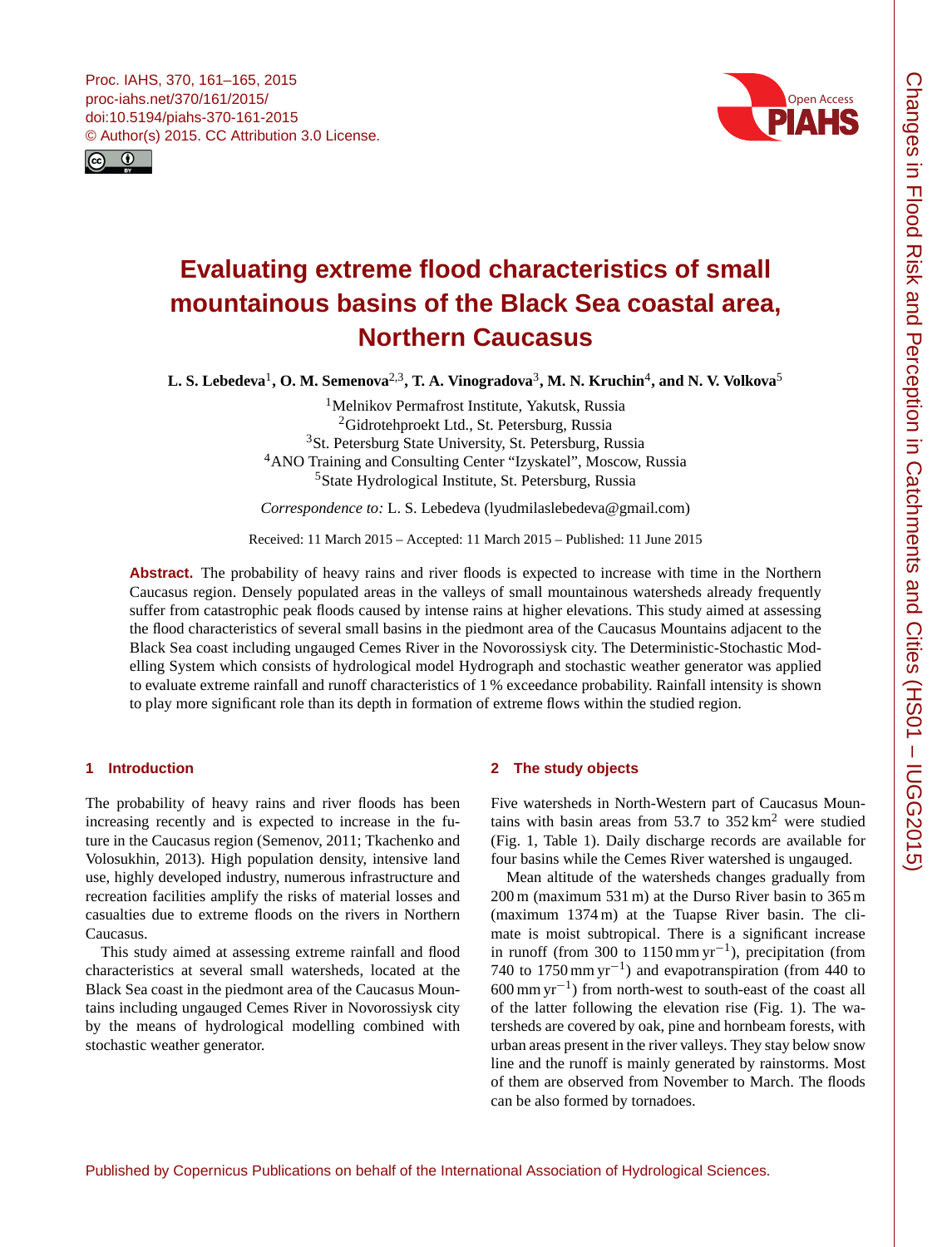| River  | Length<br>of river.<br>km | Basin<br>area,<br>km <sup>2</sup> | Weighted<br>average<br>slope,<br>$\%$ | Average<br>slope,<br>$\%$ | Average<br>altitude, m |
|--------|---------------------------|-----------------------------------|---------------------------------------|---------------------------|------------------------|
| Durso  | 14                        | 53.7                              | 12,5                                  | 241                       | 190                    |
| Cemes  | 14                        | 82.6                              | 10.6                                  | 179                       | 150                    |
| Adebra | 20                        | 73.5                              | 14.3                                  | 279                       | 340                    |
| Vulan  | 29                        | 278                               | 6.3                                   | 272                       | 240                    |
| Tuapse | 35                        | 352                               | 16.5                                  |                           | 335                    |

**Table 1.** Main characteristics of studied basins.



**Figure 1.** The scheme showing studied basins, meteorological stations (1 – Abrau-Durso, 2 – Novorossiysk, 3 – Gelendshik, 4 – Dzhubga, 5 – Tuapse, 6 – Gorny) and mean annual runoff, precipitation and evapotranspiration (mm) for each gauged basin.

# **3 The deterministic-stochastic modelling approach**

The lack of runoff gauges and highly variable meteorological and landscape conditions of the Northern Caucasus foothills, when the amount of precipitation increases more than twice within 175 km distance, make unreliable the standard engineering approaches (SP-33-101-2003, 2004; Rogger et al., 2012) based on selection and use of analogous basins and extrapolation of observed values to low probabilities. In our study, we use deterministic-stochastic (DS) modelling approach which implies joint application of deterministic hydrological model and stochastic weather model (SWM).

Distributed hydrological model Hydrograph (Vinogradov, 1988; Vinogradov et al., 2011) describes runoff formation processes at a watershed in different landscape and climate zones based on physical principles. Daily values of air temperature and humidity, precipitation sum and duration are used as meteorological input. The model outputs are the continuous runoff hydrographs at the outlet and the spatially dis-



**Figure 2.** Peak discharge–precipitation relationship for different rain intensities ranges, Tuapse River, meteorological station Tuapse, 1974–1990.

tributed variable states of soil and snow cover in the basin. The model is run on a daily time step.

The stochastic weather model (SWM) provides a meteorological input for the deterministic hydrological model. Daily air temperature and humidity, precipitation depth are generated by SWM taking into account its temporal and spatial correlation between the gauging stations. The parameters of SMW are evaluated based on observed series of daily meteorological information. The idea behind using the SWM is to prolong meteorological data series with given statistical parameters to assess extreme values of meteorological variables that were not observed during historical period.

## **4 Deterministic-stochastic hydrological modelling**

#### 4.1 Deterministic hydrological modelling

The Hydrograph model was firstly applied and validated on four gauged basins and then the refined model parameters were transferred to the ungauged Cemes River basin. Continuous modelling periods range from 11 to 30 years within 1966–1995 depending on hydrometeorological data availability for each watershed.

The basins were presented by two conditionally homogeneous land surface types in the model, oak forest and urban land (Bitukov, 2007). In the sense of the model parameterization, main difference between them is a lower permeability of the surface soil layer and less evaporation in the urban land. For the adjustment of precipitation input in mountainous relief local relationships between precipitation amount and elevation were elaborated. Daily precipitation data interpolated from meteorological stations were adjusted according to those relationships and the altitude of each grid cell.

First modelling results revealed that while the general agreement between observed and simulated daily discharges and water balance components is satisfactory, extreme peakfloods are significantly underestimated (Fig. 3, Table 2). The main reason is an absence of rain duration data and a lack of reliable meteorological input in mountainous conditions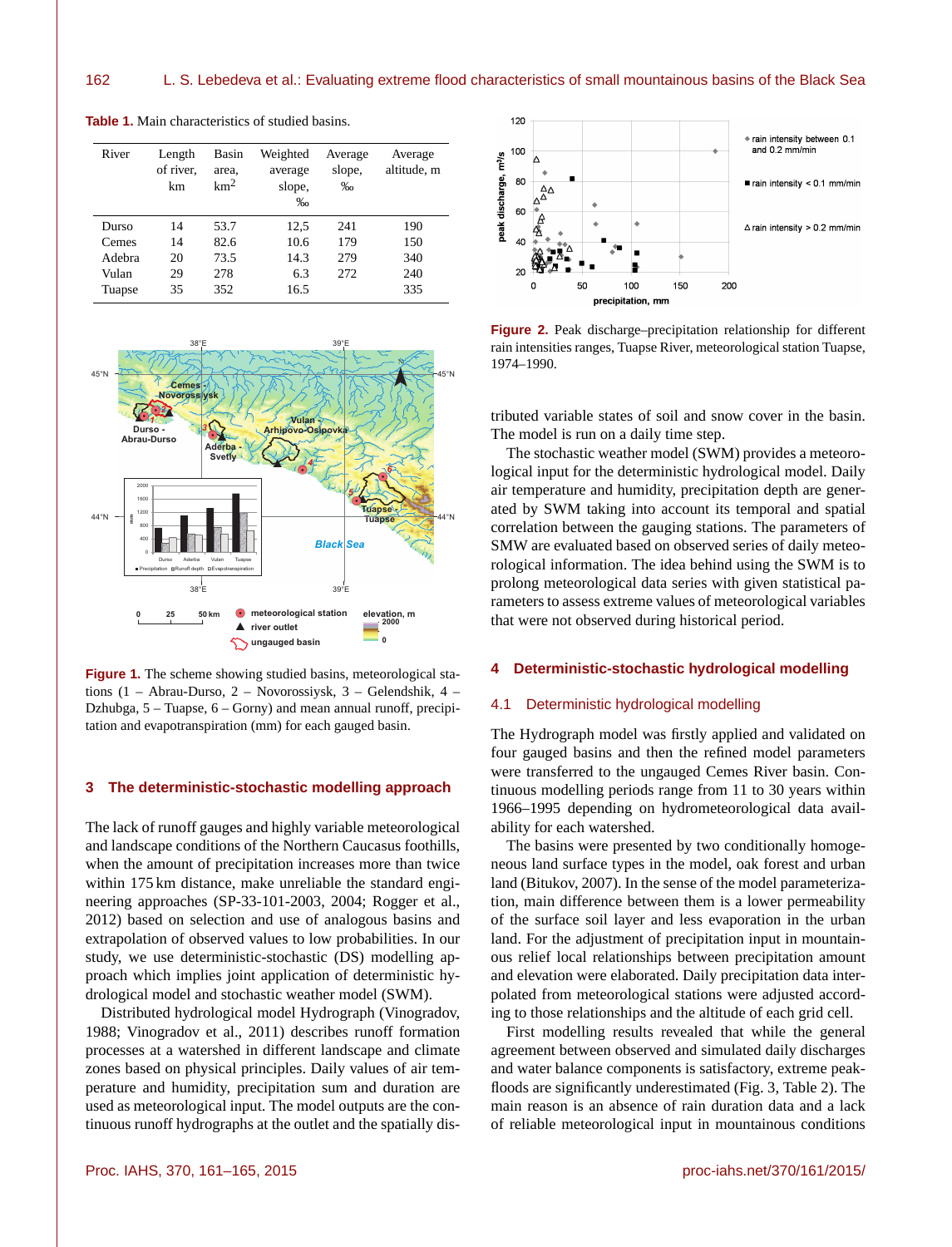|                     | River  | Simulated<br>flow | Observed<br>flow | Estimated<br>precipitation                      | Simulated<br>evapotranspiration | Nash-Sutcliffe<br>efficiency |
|---------------------|--------|-------------------|------------------|-------------------------------------------------|---------------------------------|------------------------------|
|                     | Tuapse | 1115              | 1183             | 1766                                            | 651                             | 0.56                         |
|                     | Durso  | 292               | 272              | 735                                             | 437                             | $-0.67$                      |
|                     | Aderba | 583               | 543              | 1099                                            | 511                             | $-0.04$                      |
|                     | Vulan  | 782               | 752              | 1325                                            | 544                             | 0.30                         |
|                     | Cemes  | 382               |                  | 848                                             | 470                             |                              |
| 12                  |        |                   |                  | 240                                             |                                 |                              |
|                     |        |                   |                  | $\frac{5}{20}$ 200 j                            |                                 |                              |
| 9                   |        |                   |                  | E 160                                           |                                 |                              |
| 6<br>3 <sup>°</sup> |        |                   |                  | $\overline{5}$ 120<br>Discha<br>80 <sup>°</sup> |                                 |                              |

**Table 2.** Observed and simulated annual values of water balance (mm) and Nash–Sutcliffe efficiency.

02.1971 04.1971

**Figure 3.** Simulated and observed hydrographs at the Durso River basin (left panel, 1970–1971) and the Tuapse River basin (right panel, 1977–1978).

Observed - Simulated

 $40<sub>1</sub>$ 0ŗ

when the precipitation observed at a meteorological station is not representative even for a neighboring river valley. Such Nash–Sutcliffe efficiency is satisfactory for the Tuapse River basin (0.56) as it has two meteorological stations within the basin, has negative values for the Durso and Aderba Rivers and 0.30 for the Vulan River.

s/

31 0 t

To understand and improve modelling performance in simulating extreme floods, the analysis of event-based mean and maximum precipitation intensities and amounts for rainfall larger than  $10 \text{ mm day}^{-1}$  was performed. Maximum daily precipitation depth and its corresponding mean and maximum intensity at Novorossiysk, Gorny and Tuapse are presented in Table 3. Figure 2 shows the dependence of peak discharges on precipitation for the Tuapse River. One can notice that moderate precipitation (up to  $30 \text{ mm day}^{-1}$ ) with higher intensities (more 0.2 mm min−<sup>1</sup> ) generally form considerably larger floods than higher precipitation (30– 120 mm day<sup>-1</sup>) with lower intensities (less 0.1 mm min<sup>-1</sup>). Observed patterns of rain intensity in studied region have significant variability and could not be fitted by analytic expression with constant parameters  $T = a H^b$ , where  $T -$ rain duration (min),  $H$  – precipitation (mm),  $a$  – parameter of rain duration (min mm<sup>-1</sup>), *b* – nonlinear parameter, that is used in the Hydrograph model in the absence of rain duration input data with standard parameters  $a = 50$ ,  $b = 0.84$ .

Simulation experiments with different values of the parameters of rain duration revealed that maximum flows of low probability are generated by the rainstorms of very high average intensity (up to 1 mm min−<sup>1</sup> ). The mean values of the parameters affecting the calculation of the intensity of

precipitation, used in the Hydrograph model, do not meet the hydrometeorological conditions of formation of high floods. For an adequate simulation of flows of low probability such values of the model parameters were set up to provide about 0.5–0.6 mm min−<sup>1</sup> . The comparison of observed and simulated with different sets of the model parameters maximum flows are depicted at probability curves at Fig. 4.

09.1977 01.1978 05.1978 09.1978

In the ungauged Cemes River basin the deterministic modelling was performed for the period 1966–1983 with daily time step with the values of the model parameters assessed on gauged basins. Adjusted parameters of rain duration were applied as well to simulate high flows. Estimated average values of annual water balance are the following: flow  $-380$  mm, precipitation  $-850$  mm, evapotranspiration – 470 mm. Runoff coefficient reached up the value 0.45 (Table 2).

#### 4.2 Results of deterministic-stochastic modelling

Continuous daily series of precipitation, air temperature and humidity for a period of 100 years were simulated using SMW for each basin according to the parameters evaluated on the basis of observations at meteorological stations. Simulated meteorological series were used as the input to calculate the maximum flood of 1 % probability in the studied basins. Following the aim to get high flows right we used the set of the model parameters which provided maximum intensity of precipitation. For ungauged Cemec River the extreme values (1 % exceeding probability) of flow and precipitation were estimated as follows: maximum discharge was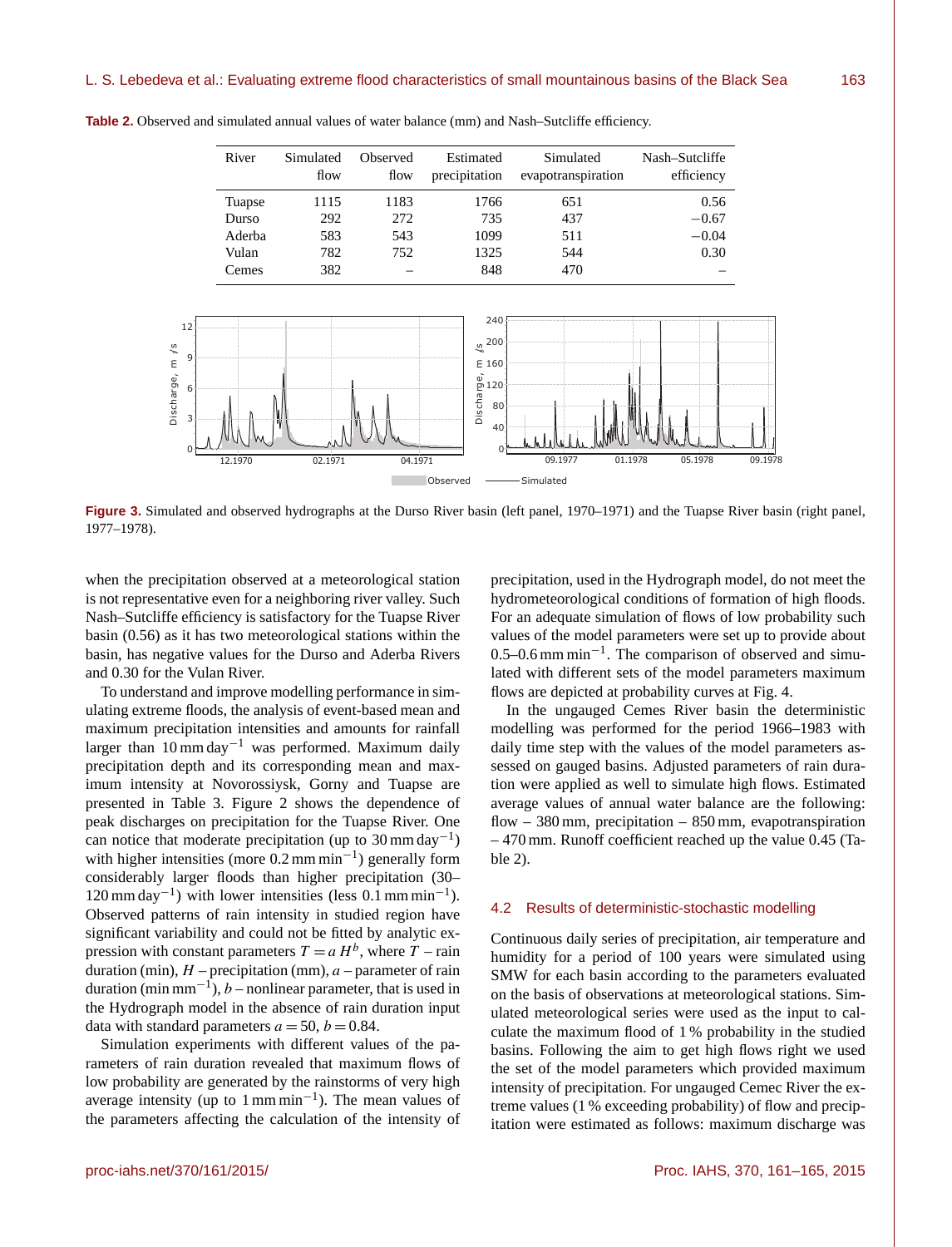

**Table 3.** Maximum daily rain depth and corresponding mean and maximum intensity at meteorological stations.

Figure 4. The probability curves of annual maximum floods simulated with standard and adjusted parameters of rain intensity, the Durso River (left panel) and the Aderba River (right panel).

 $80 \text{ m}^3 \text{ s}^{-1}$ , maximum daily precipitation – 210 mm, maximum daily flow depth – 84 mm.

## **5 Conclusions**

Hydrological modelling was conducted for five mountainous basins at the Black Sea coast, including one ungauged basin.

It was revealed that extreme floods in the basins of the North Caucasus Black Sea coast are generated by strong rainfall storms with very high intensity. Rainfall intensity plays more significant role than its depth in causing extreme runoff events. For better flow simulation results, observed or estimated data on rainfall duration and intensity are required hence hourly time step of calculations would be more appropriate for studied basins due their small size and steepness. The application of empirical depth (intensity)-durationfrequency curves (Van Dijk et al., 2005) would be helpful in this study but is not possible because it needs to be validated against observed long-term precipitation data on high temporal resolution. Hourly rain intensities, duration and depth are not easy to obtain in Russia.

Catastrophic rains leading to the formation of extreme floods are very local, and the synchronicity of the formation of a particularly high peak flow in adjacent watersheds and even at different gauges of one river often cannot be traced. This may cause inadequate calculation of maximum flows in ungauged basins based on the use of basin-analogues. The scarcity of meteorological stations in the studied region is also a reason for poor modelling results for individual flow events at most studied rivers. In this case the application of DS-modelling approach allows for the assessment of general flood characteristics of different probabilities in ungauged basins providing the possibility to account for the factors causing extreme runoff events which were not observed before or projected for future.

**Acknowledgements.** We thank Nikita Tananaev for his help with the English language.

# **References**

- Bitukov, N. A.: Ecology of mountainous forests of Black Sea region, SIMBiP, FGU "NIIgorkesecol", Sochi, 1–292, 2007.
- Rogger, M., Kohl, B., Pirkl, H., Viglione, A., Komma, J., Kirnbauer, R., Merz, R., and Blöschl, G.: Runoff models and flood frequency statistics for design flood estimation in Austria – Do they tell a consistent story?, J. Hydrol., 456–457, 30–43, 2012.
- Semenov, V. A.: Climate-related changes in hazardous and adverse hydrological events in the Russian rivers, Russ. Meteorol. Hydrol., 36, 124–129, 2011.
- SP-33-101-2003: Determination of design hydrological performance, Russian Federation Gosstroy, Moscow, 2004.
- Tkachenko, Y. Y. and Volosuhin, V. A.: Forecasting of floods parameters on the Krasnodar region rivers, Hydrotechnics, 4, 16– 20, 2013.